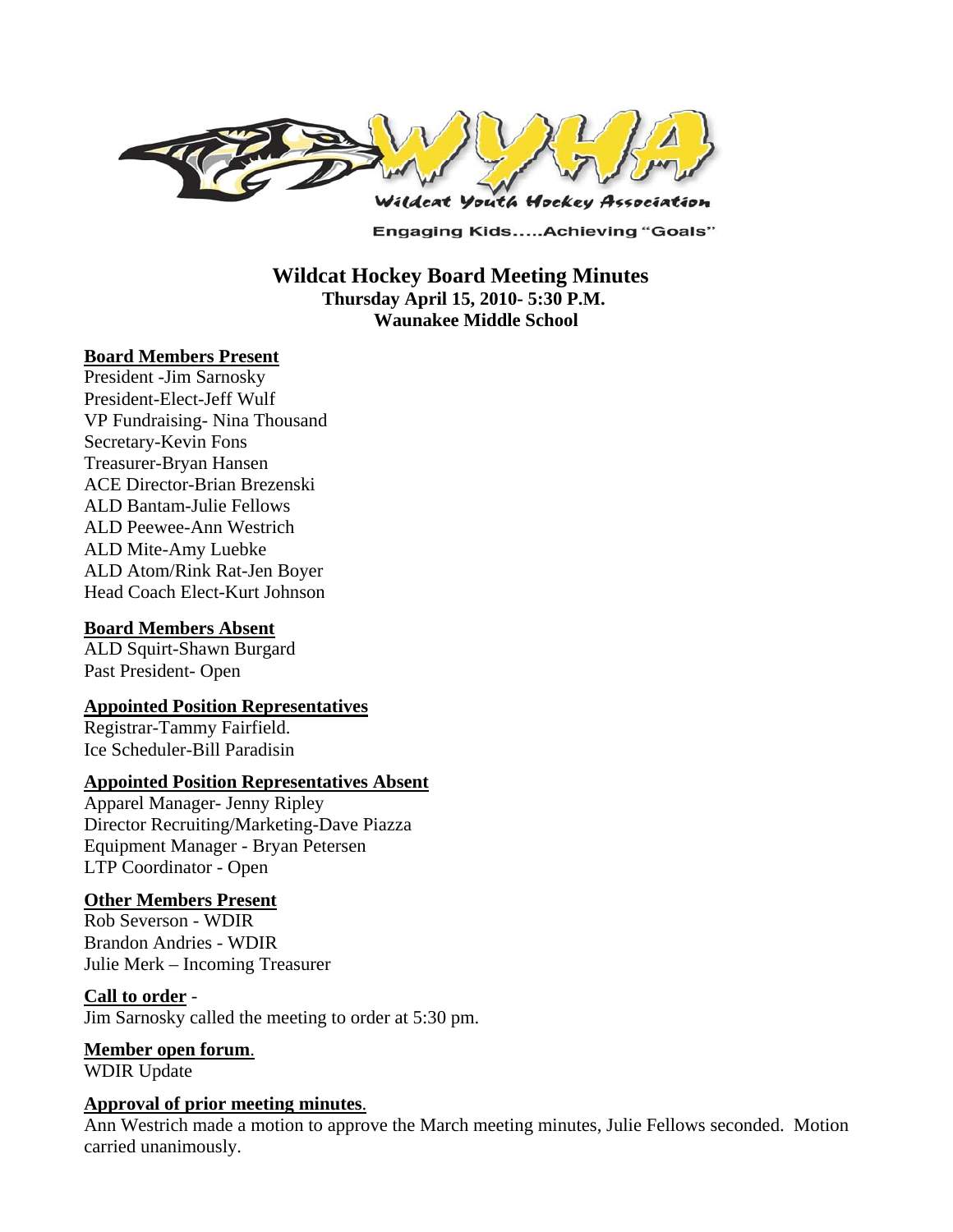# **Approval of agenda**

Ann Westrich made a motion to approve the agenda, Amy Luebke seconded. Motion carried unanimously.

## **Approval of bills –**

Amy Luebke made a motion to approve the Bills, Nina Thousand seconded. Motion carried unanimously.

**Reports:** 

**Treasurer:**  Reviewed Financial Summary

**LTP:**  Nothing to report.

**Atom/Rink Rat:** 

Nothing to report.

**Mite ALD :.**  Nothing to report.

**Squirt ALD:**  Nothing to report.

**Pee Wee :**  Nothing to report.

**Bantam:**  Nothing to report.

**Equipment :**  Nothing to report.

**Fundraising:** 

Texas Holdem Raised \$600 Scoopie night at Culver April 28<sup>th</sup>, Waunakee Culvers Scoopie will be at the April Annual Meeting.

**Apparel-**Nothing to report.

**Registrar-**Nothing to report.

**Ice scheduler-**Nothing to report.

**Marketing Director:**  Nothing to report.

**Ace Director:**  Nothing to report.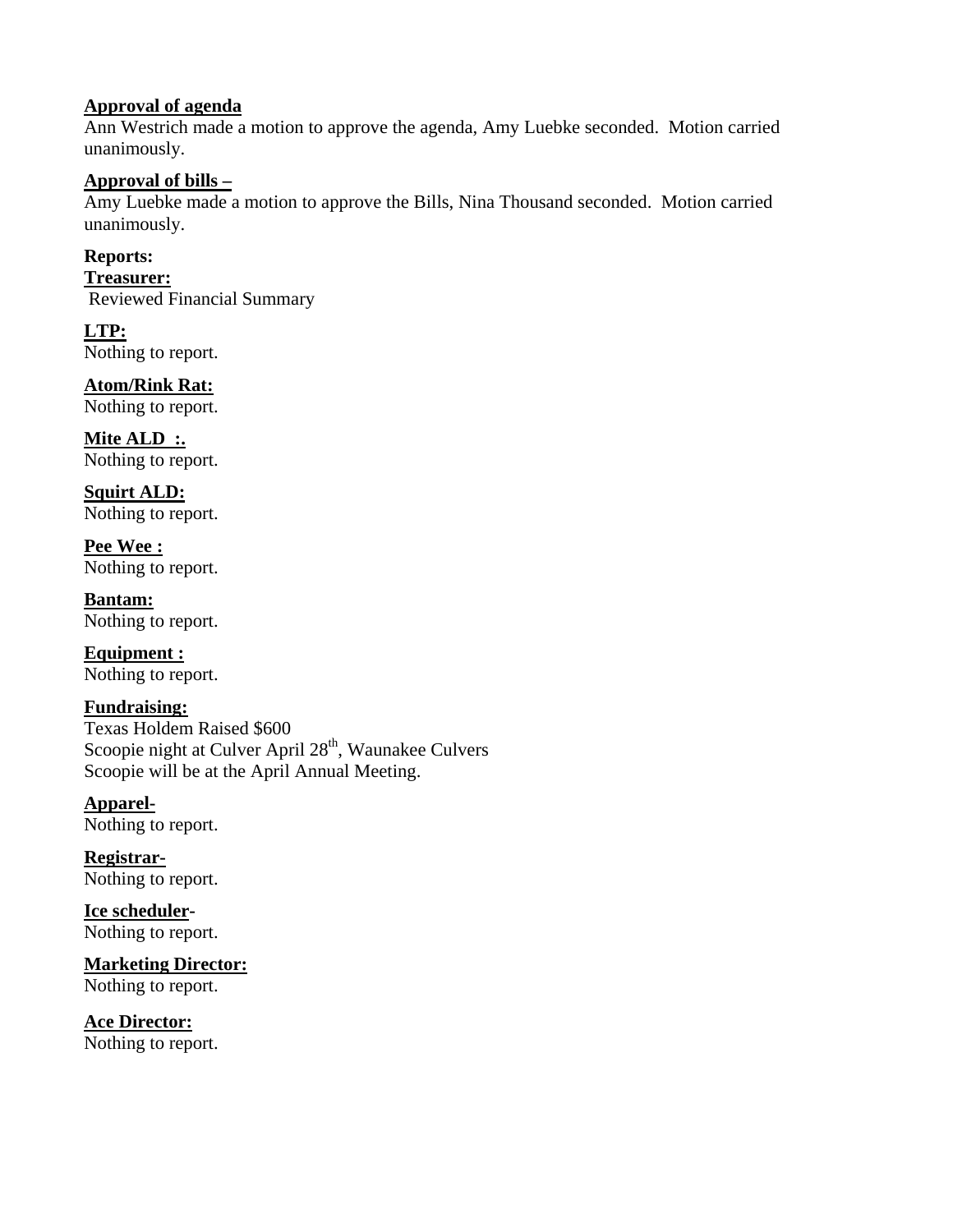# **Old Business;**

# **Annual meeting update**

The committee will be meeting next week to finalize plans.

# **New Business:**

# **Rink Update**

- WDIR is working with the Bank, Appraiser and city to finalize the financing. The goal is to have this done by the beginning of May.
- Goal is to have a shovel in the ground early May to have Ice in mid October / early November.
- About \$100,000 short still but that includes many cuts to get costs down. Continuing to fundraise to get remaining funds and are confident it will happen.
- Will add things back in as donations come in (Ammonia System, bleachers, other finishing, etc.).
- There will be many opportunities for sweat equity as project progresses.
- As project progresses WDIR will put together a letter asking for help or donations for things like cabinets, countertops, etc to save additional money if possible.

### **User Agreement:**

WDIR will e-mail the User Agreement to Jim Sarnosky who will distribute to the board. We are not in a rush at this time and next month is fine for finalizing the agreement.

Amy Luebke made a motion that Jeff Wulf, Jim Sarnosky, and Kevin Fons have the authority to modify and sign the user agreement.

Julie Fellows seconded. Motion carried unanimously.

# **Long Term Rink Donation:**

Brian Brezenski made a motion:

WYHA agrees to pledge a total of \$100,000 at \$10,000 per year over 10 years, pending a satisfactory user agreement to accommodate current ice and skater needs as well as future growth.

Julie Fellows seconded, Motion carried unanimously. The donation will not start until 2011.

### **Open Appointed Positions and plan to Fill –**

Registrar (Shadow Tammy for a year) Marketing and Recruitment Director Lear to play Coordinator

Post after people running for board seats have been finalized.